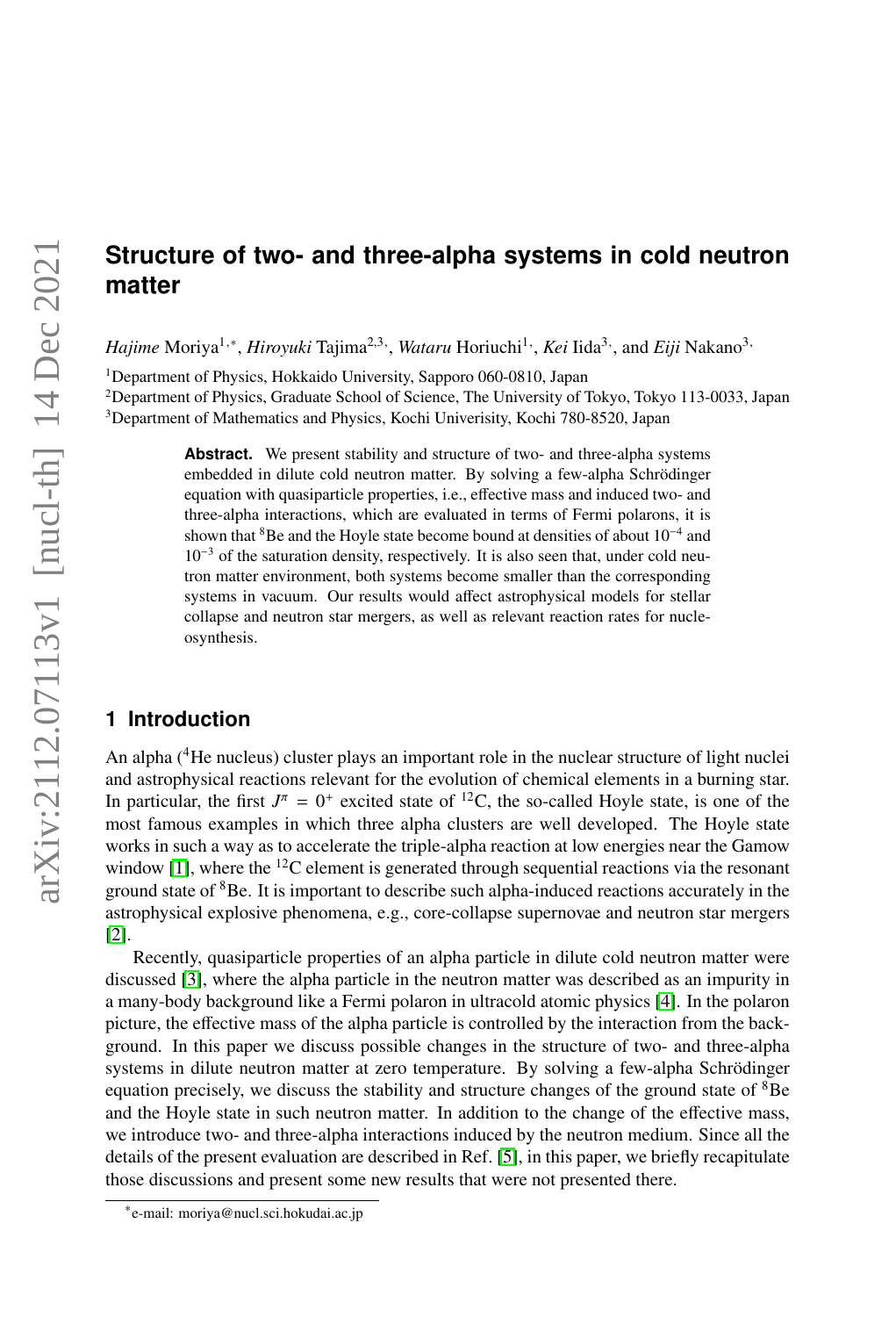#### **2 Method**

We employ a multi-alpha cluster model to describe the two- and three-alpha systems. The effective Hamiltonian for the three-alpha system is given by

$$
H = \sum_{i} \frac{\mathbf{p}_i^2}{2M^*} - T_{cm} + \sum_{i>j} \left( V_{\alpha\alpha,ij} + V_{\text{eff},ij}^{(2)} \right) + V_{\alpha\alpha\alpha} + V_{\text{eff}}^{(3)}, \tag{1}
$$

where  $M^*$  is the effective mass of the alpha particle,  $p_i$  is the momentum operator of the *i*th alpha particle,  $T_{cm}$  is the kinetic energy of the center-of-mass motion,  $V_{\alpha\alpha}$  and  $V_{\alpha\alpha\alpha}$  are twoand three-alpha interactions, respectively. This two-alpha potential is deep enough to have some redundant or forbidden bound states by the Pauli principle between alpha particles. Details of the parameter set are given in Refs. [\[6,](#page-2-5) [7\]](#page-2-6). Physical states should be orthogonal to such forbidden states. These states are eliminated practically by using the projection method [\[8\]](#page-2-7).

The effective mass of the alpha particle *M*<sup>∗</sup> was given as a function of the Fermi momentum  $k_F$  in Ref. [\[3\]](#page-2-2). Here, medium induced two- and three-alpha interactions ( $V_{\text{eff}}^{(2)}$  $V_{\text{eff}}^{(2)}$  and  $V_{\text{eff}}^{(3)}$  $\frac{c^{(3)}}{eff}$ are also introduced by considering the simple Feynman diagrams in which few-alpha clusters exchange momenta. All the details are described in Ref. [\[5\]](#page-2-4). The wave function of the fewalpha system is described by a superposition of fully symmetrized correlated Gaussian basis functions whose variational parameters are optimized by the stochastic variational method [\[9,](#page-2-8) [10\]](#page-2-9). All the numerical setups are detailed in Refs. [\[5,](#page-2-4) [11\]](#page-2-10).

### **3 Results and discussion**



<span id="page-1-0"></span>Figure 1. Energies (left) and root-mean-square pair distance (right) of the ground state of <sup>8</sup>Be and the Hoyle state C<sup>∗</sup> in neutron matter of the Fermi momentum *kF*. *M*<sup>∗</sup> , 2*b*, and 3*b* denote calculations with the effective mass, induced two- and three-alpha interactions, respectively.

The alpha cluster environment is characterized by the Fermi momentum of background neutrons  $k_F$ , which affects the effective mass, induced two- and three-alpha interactions in the Hamiltonian. Here we discuss the energies and structure of the ground state of <sup>8</sup>Be and the Hoyle state as a function of  $k_F$ . The left panel of Fig. [1](#page-1-0) plots the ground state of  ${}^{8}$ Be and the Hoyle state energies as a function of  $k_F$ . The energies of both the <sup>8</sup>Be and the Hoyle state become lower for larger  $k_F$  due to the short-range attraction of the induced two-alpha interaction. Eventually, the ground state of <sup>8</sup>Be becomes a bound state for  $k_F \ge 0.08$  fm<sup>-1</sup>